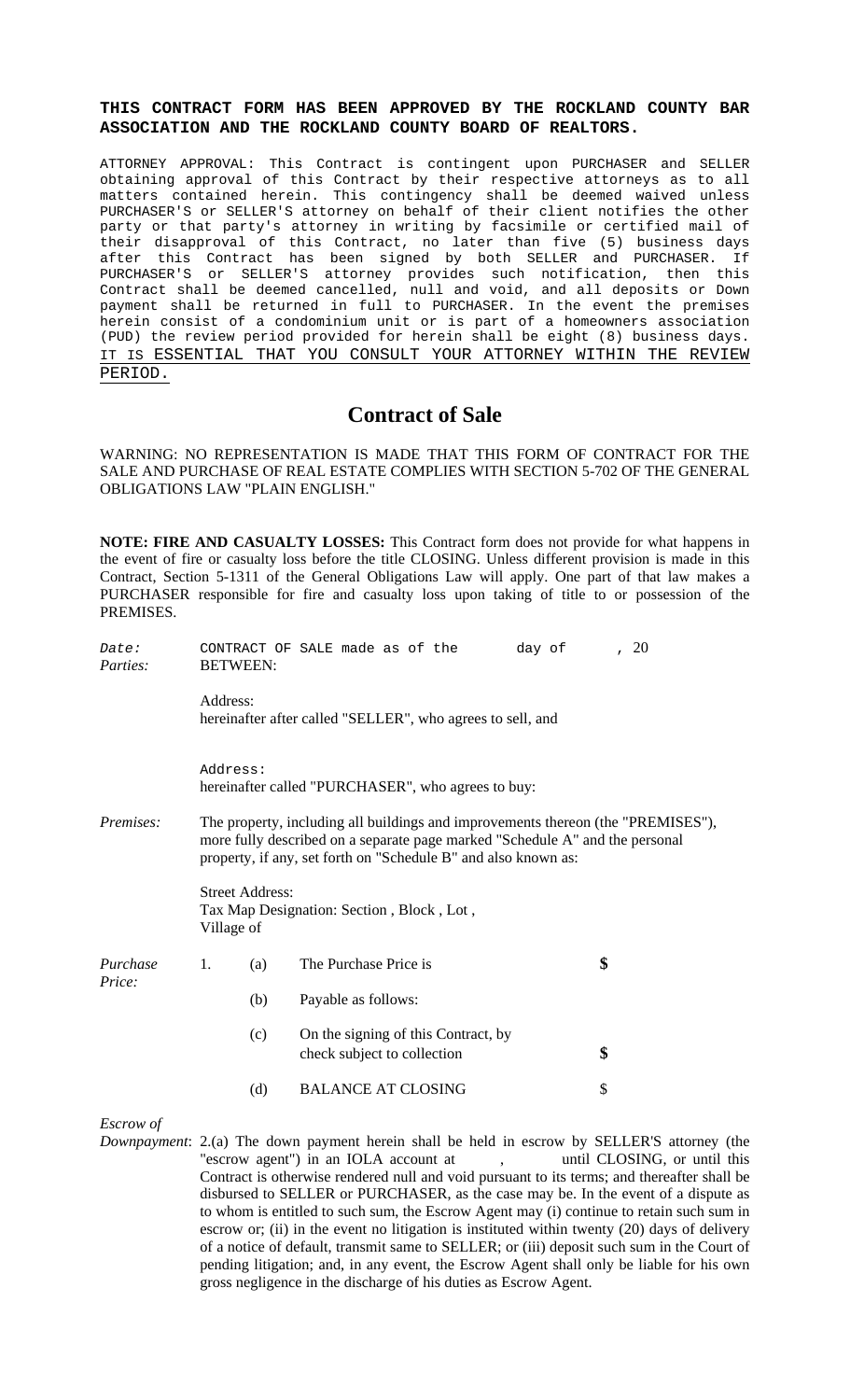(b) The parties acknowledge that the Escrow Agent is acting solely as a stakeholder at their request and for their convenience, that the Escrow Agent shall not be deemed to be the agent of either of the parties, and that the Escrow Agent shall not be liable to either of the parties for any act or omission on its part unless taken or suffered in bad faith, in willful disregard of this Contract or involving gross negligence. SELLER and PURCHASER shall jointly and severally indemnify and hold the Escrow Agent harmless from and against all costs, claims and expenses, including reasonable attorneys' fees, incurred in connection with the performance of the Escrow Agent's duties hereunder, except with respect to actions or omissions taken or suffered by the Escrow Agent in bad faith, in willful disregard of this Contract or involving gross negligence on the part of the Escrow Agent. The Escrow Agent shall have no duty to invest any of the funds deposited with it hereunder and shall not be responsible for any action or failure to act, unless said action or failure demonstrates bad faith.

(c) In the event that the down payment check given by PURCHASER pursuant to the terms and conditions of this Contract is returned for "Insufficient Funds" or not honored by any bank for any reason whatsoever, PURCHASER shall be deemed to be in default of this Contract and PURCHASER shall be responsible to pay to SELLER as and for liquidated damages, a sum equal to the amount of said down payment, unless PURCHASER delivers a bank or certified check for said amount to SELLER's attorney within three (3) days of said dishonor, plus the cost of bank charges incurred as a result of the check being dishonored.

### *Defaults by Purchaser:*

3. In the event PURCHASER fails to make any payments due under this Contract, fails or refuses to sign any documents required to close title, refuses to pay any costs required by this Contract or fails to keep any promises made by PURCHASER pursuant to this Contract, SELLER shall provide written notice of PURCHASER's failure (also known as a default). If PURCHASER fails to correct said default within fifteen (15) days after receipt of notice from SELLER, SELLER may terminate this Contract, and retain the down payment made hereunder. The amount retained by SELLER shall be considered "liquidated damages" based upon an understanding between the parties hereto that SELLER will have suffered damages due to the withdrawal of the PREMISES from sale to the general public. The damages suffered by SELLER as a result will be substantial, but incapable of determination with mathematical precision. It is, therefore, agreed by the parties that the amount retained by SELLER is not a penalty, but rather a mutually beneficial estimate of damages suffered by SELLER.

#### *Defaults by Seller*:

 4. If SELLER wilfully defaults hereunder, PURCHASER shall have such remedies as PURCHASER is entitled to at law or in equity, including, but not limited to, specific performance.

### *Acceptable Funds*:

5. All money payable under this Contract, unless otherwise specified, shall be either:

(a) Cash, or personal check, but not over one thousand (\$1,000.00) Dollars;

(b) Good certified check of PURCHASER, or official check of any bank, savings bank, trust company, or savings and loan association having a banking office in the State of New York, payable to the order of SELLER;

(c) As otherwise agreed to or requested within five (5) days of CLOSING in writing by SELLER or SELLER's attorney.

*Subject to* 

*Provisions*: 6. Said PREMISES are sold and conveyed subject to the following:

(a) Any state of facts an accurate survey or physical inspection may show, provided same does not render title uninsurable at normal rates;

(b) Covenants, restrictions, easements, reservations, consents and Contracts of record, if any, provided same are not violated by the existing dwelling structure and present use thereof;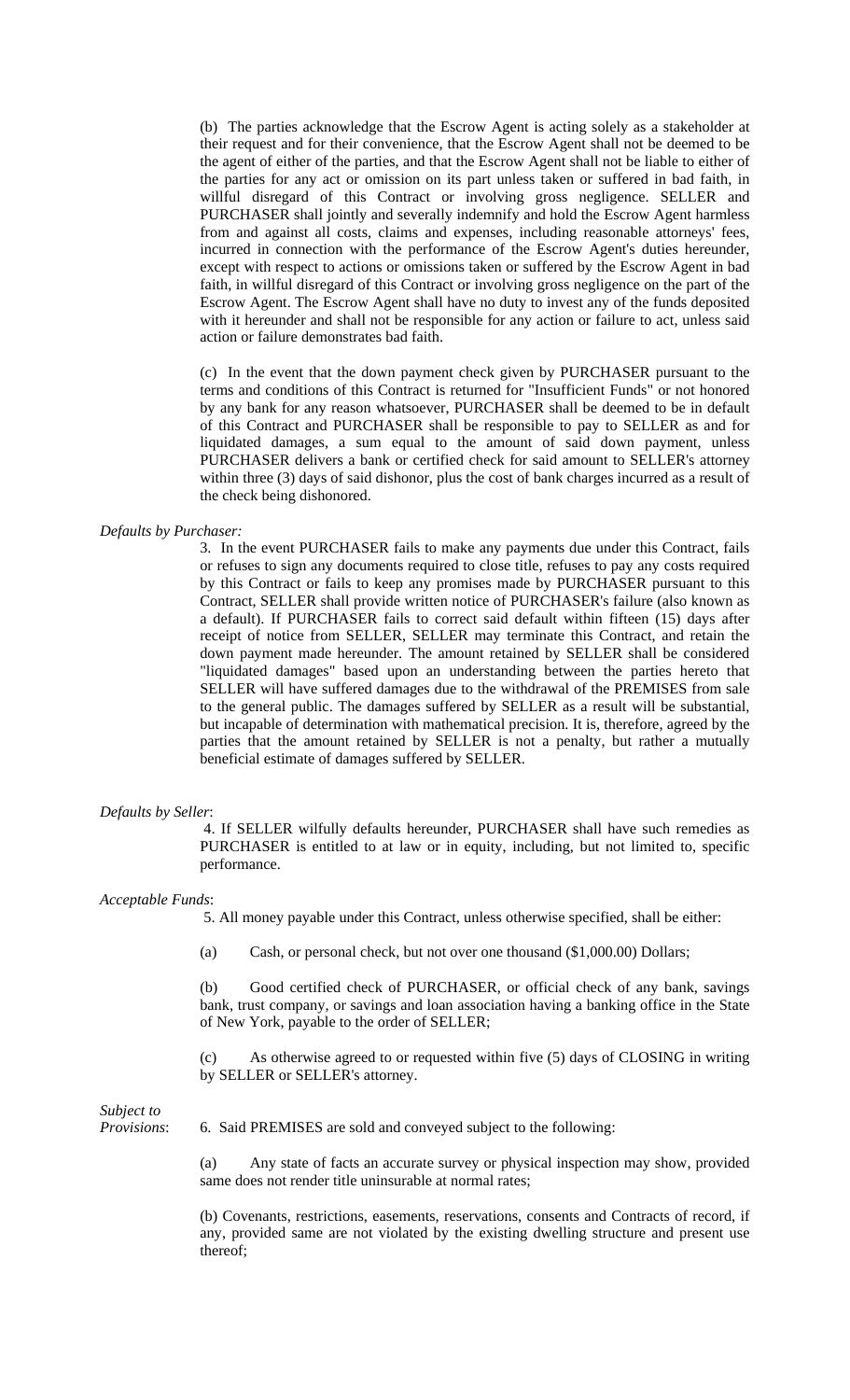(c) Rights of record, if any, acquired by any utility company to maintain and operate lines, wires, cables, poles and distribution boxes, in, over and upon the PREMISES;

(d) Laws and governmental regulations that affect the use and maintenance of the PREMISES, provided they are not violated by the buildings and improvements erected on the PREMISES.

*Title Company* 

*Approval: 7.* SELLER shall give and PURCHASER shall accept such title as any title underwriter, or any agent in good standing with its underwriter, will be willing to approve and insure in accordance with the standard form of title policy approved by the New York State Insurance Department, subject only to the matters provided for in this Contract.

### *Closing Defined and*

*Form of Deed: 8.* "CLOSING" means the settlement of the obligations of SELLER and PURCHASER to each other under this Contract, including the payment of the balance of the purchase price to SELLER, and the delivery to PURCHASER of a Bargain & Sale Deed with Covenants Against Grantor's Acts in proper statutory form for recording so as to transfer to PURCHASER full ownership (fee simple title) to the PREMISES, free of all encumbrances except as herein stated. The deed will contain a covenant by SELLER as required by Section 13 of the Lien Law.

### *Corporate Seller:*

9. If SELLER is a corporation, SELLER shall provide to PURCHASER at the time of CLOSING (a) a resolution of its Board of Directors authorizing the sale and delivery of the Deed; (b) a certificate by the Secretary or Assistant Secretary of the corporation certifying such resolution and setting forth facts showing that the transfer is in conformity with the requirements of Section 909 of the Business Corporation Law; and (c) any and all further documents reasonable required to show that the corporation is authorized to sell and deliver the deed pursuant to Law. The Deed in such case shall contain a recital sufficient to establish compliance with that Section.

### *Closing Date and Place:*

 10. CLOSING will take place at the office designated by PURCHASER's lender; or office of Seller's attorney; or other.

On or before  $\qquad$ , 20 or on , at the election of the Seller. However, if closing is to occur on or before , then Seller will advise the Purchaser of the closing date not less than forty-five (45) days in advance of the closing date.

It is understood by and between the parties that CLOSING of the within title shall take place within the confines of Rockland County and PURCHASER represents that PURCHASER will make application to a lending institution which closes the mortgage loan within the County of Rockland; failing which, PURCHASER shall pay to SELLER, at CLOSING, the additional sum of \$250.00, to compensate SELLER for their additional legal fees.

*Possession:* 11. (a) In the absence of a written Contract to the contrary, possession of the PREMISES shall be delivered at CLOSING, vacant and broom clean, except as to articles of personal property passing to PURCHASER under the terms of this Contract.

> (b) In the event a CLOSING date is set and, due to PURCHASER's default, CLOSING fails to take place, PURCHASER shall pay to SELLER per them CLOSING adjustments from the said scheduled date to the date of actual CLOSING together with an additional sum of Two Hundred Fifty (\$250.00) Dollars.

*Broker:* 12. PURCHASER hereby states that PURCHASER has not dealt with any broker in connection with this sale other than and SELLER agrees to pay the broker the commission earned thereby (pursuant to separate Contract).

#### *Streets and Assignment of Unpaid Awards:*

13. This sale includes all of SELLER's ownership and rights, if any, in any land lying in the bed of any street or highway, opened or proposed, in front of or adjoining the PREMISES to the center line thereof. It also includes any right of SELLER to any unpaid award by reason of any taking by condemnation and/or for any damage to the PREMISES by reason of change of grade of any street or highway. SELLER will deliver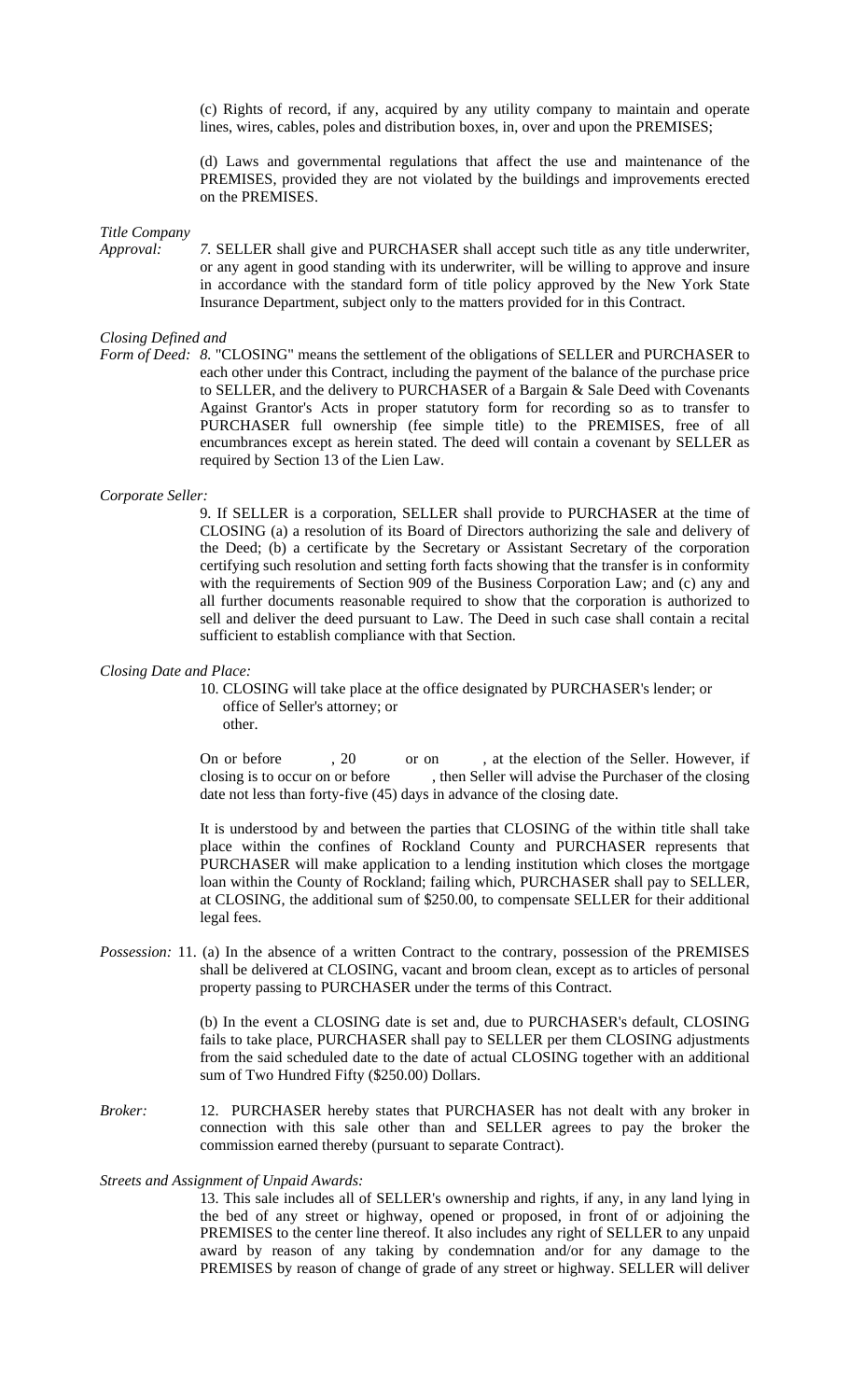at no additional cost to PURCHASER, at CLOSING, or thereafter, on demand, any documents which PURCHASER may require to collect the award and damages.

*Seller's Representations:* 

14. SELLER makes the following warranties and representations:

(a) The street address of the PREMISES is: ;

(b) The approximate area of the parcel of land conveyed hereunder is: ;

(c) The current real estate taxes for the PREMISES total approximately \$ , and SELLER (does not have/has) a veterans exemption;

(d) To SELLER's best knowledge, there are no assessments of any type affecting the subject PREMISES;

(e) SELLER is not a "foreign person," as that term is defined for purposes of the Foreign Investment in Real Property Tax Act, Internal Revenue Code ("IRC") Section 1445, as amended, and the regulations promulgated thereunder (collectively "FIRPTA").

### *Mortgage Contingency:*

15.(a) PURCHASER's obligation under this Contract is subject to, and contingent upon, the PURCHASER obtaining, at PURCHASER's own cost and expense, a mortgage commitment in the sum of  $\$ g  $\,$ , repayable over a period of thirty (30) years with interest at the prevailing rate per annum, as shall be then charged by such lending institution, registered mortgage broker or licensed mortgage banker, plus any applicable "points", discount charges or loan origination fees. PURCHASER warrants and represents that PURCHASER will, diligently and in good faith, apply for said mortgage no later than seven (7) business days after the end of the review period, and as the same may be extended by the parties or their attorneys, and will promptly furnish all reports, documents, verifications and/or fees required in connection therewith. PURCHASER agrees to promptly send to SELLER's attorney a copy of any bank letter received by PURCHASER granting or declining the mortgage commitment. In the event PURCHASER does not obtain said mortgage commitment by after the exercise of good faith, then this Contract shall be deemed null and void at the option of either party to this Contract, communicated to the other party, or to the other party's attorney, in writing, via the United States Postal System; and SELLER's sole liability thereunder shall be the return of all monies paid pursuant to this Contract. If, however, prior to actual denial of PURCHASER's mortgage application, PURCHASER elects to cancel this Contract pursuant to the provisions of this Paragraph; SELLER may, by notice to PURCHASER's attorney given within three (3) days thereafter, unilaterally extend the time, for an additional period of not more than thirty (30) days, for PURCHASER to obtain the said mortgage commitment; during which period of time, PURCHASER shall continue to diligently pursue PURCHASER's efforts to obtain such mortgage commitment.

(b) A commitment requiring PURCHASER to sell any property, or to discharge any debt, as a condition precedent to CLOSING of the mortgage loan, shall be deemed to be a "mortgage commitment" which shall satisfy the contingent aspect of this Paragraph; however, a Commitment Letter which is subject to an appraisal of the PREMISES, or a credit report of PURCHASER, or a P.M.I. application, and/or verification of PURCHASER's income shall not be deemed a commitment for purposes of this Paragraph.

(c) If PURCHASER is unable to obtain a commitment for such mortgage, SELLER's attorney shall, upon request, have the right to see copies of the application filed by PURCHASER with the proposed mortgagee. If requested, PURCHASER will request, in writing, that the proposed mortgagee send a copy of the application to SELLER's attorney.

(d) In the event that PURCHASER receives a commitment for a new first mortgage for a sum less than the amount applied for, SELLER may reduce the Purchase Price by the amount of the difference between the mortgage applied for and the mortgage obtained and PURCHASER shall not have the right to declare this Contract null and void, if such modification is acceptable to PURCHASER's mortgage lender.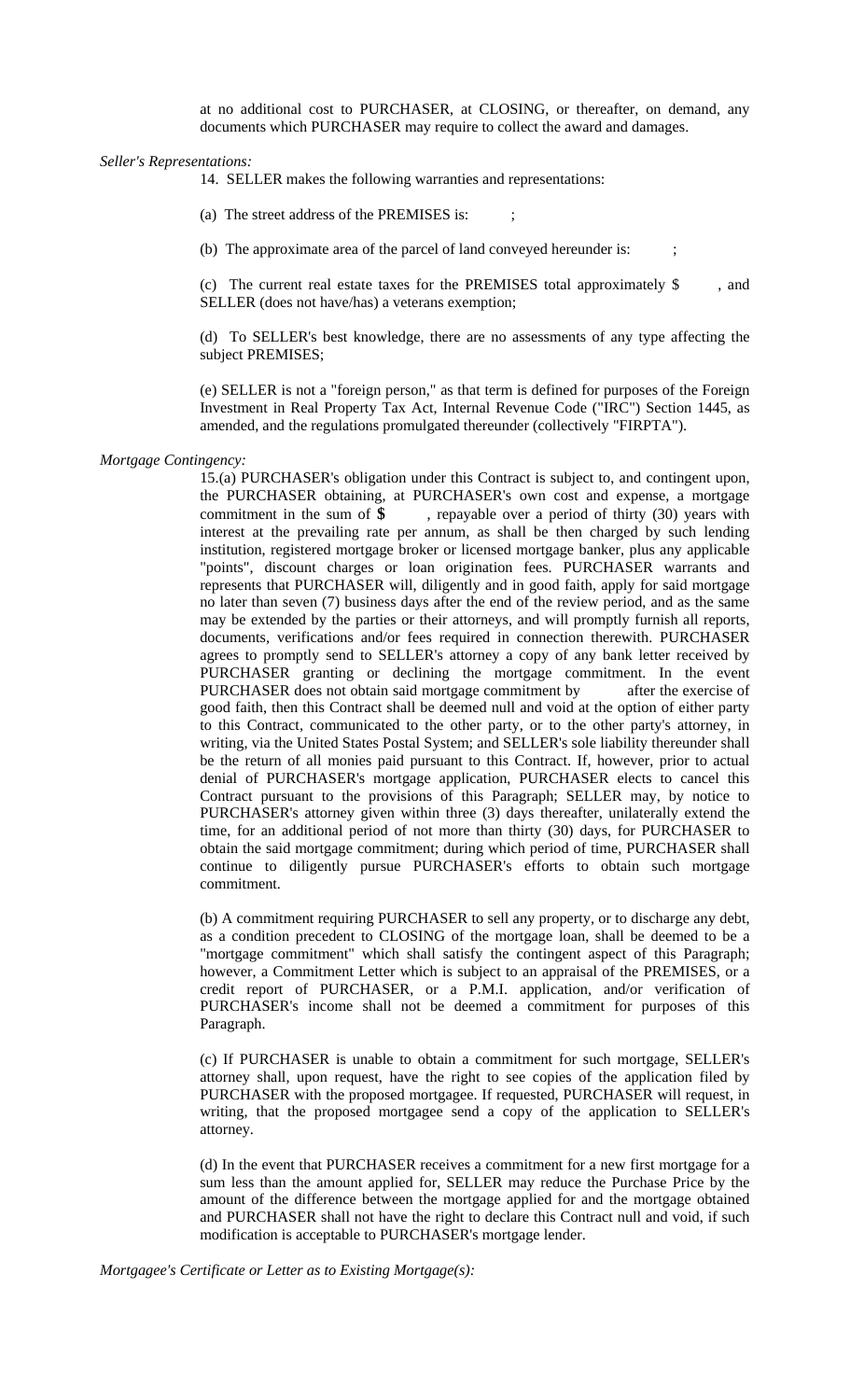16. If the PREMISES are encumbered by an existing mortgage(s) SELLER agrees to deliver to PURCHASER at CLOSING a duly executed Satisfaction of such mortgage(s) in proper recordable form for such mortgage(s) together with the underlying note(s) and mortgage(s). SELLER shall pay the fees for recording such Satisfaction of mortgage(s). If the holder of a mortgage is a bank or other institution as defined in Section 274-s, Real Property Law, SELLER may, instead of the satisfaction, furnish an unqualified letter signed by the holder of such existing mortgage(s) dated not more than thirty  $(30)$  days before CLOSING certifying the amount of the unpaid principal and interest and the per them interest rate.

### *Compliance with State and Municipal Department Violations and Orders:*

17.(a) SELLER will comply with all notes or notices of violations of law, municipal ordinances, order or requirements noted in or issued by any governmental department having authority as to lands, housing, buildings, fire, health and labor conditions affecting the PREMISES at the date of CLOSING. The PREMISES shall be transferred free of them at CLOSING and this provision shall survive CLOSING. SELLER shall furnish PURCHASER with any authorizations necessary to make the searches that could disclose these matters.

(b) Violations that may be required to be removed by SELLER shall not constitute objections to title, provided SELLER at CLOSING, deposits with SELLER's attorneys, in escrow, a sum reasonably sufficient to remedy and cure said violations within ninety (90) days from the date of CLOSING and submits proof of the discharge of said violations of record to PURCHASER or their attorneys within one hundred twenty (120) days from the date of CLOSING, provided same is acceptable to the lending institution, if this Contract is conditioned upon the procurement of a mortgage. A sum reasonably sufficient shall be that sum agreed upon by the attorney for PURCHASER and the attorney for SELLER; and, if said attorneys cannot so agree, then both attorneys shall choose an independent Contractor whose decision as to said amount to be held in escrow shall be deemed final and binding on all parties.

(c) If the PREMISES are located within a jurisdiction which requires personal inspection of the PREMISES, SELLER will reasonably cooperate in obtaining the Certificate of Occupancy and Violation Searches.

#### *Violations of Record:*

18. If the cost of the removal of violations required to be removed by SELLER pursuant to the provisions of this Contract shall be in excess of Two Thousand Five Hundred (\$2,500.00) Dollars, SELLER is hereby granted an option to withdraw from this Contract, in which event, SELLER shall refund to PURCHASER the monies paid on the execution hereof, whereupon this Contract shall become null and void without further liability from either party to the other, unless PURCHASER shall agree to take title subject to said violations and assume the performance thereof and receive an abatement in reduction of the Purchase Price in the sum of Two Thousand Five Hundred (\$2,500.00) Dollars. The options herein granted shall be exercised by notice in writing by either party, or their attorneys, on or before the time fixed for CLOSING, by certified mail, return receipt requested.

### *Conditions of Closing:*

19. SELLER shall deliver, prior to CLOSING, to PURCHASER a valid and subsisting Certificate of Occupancy or other required certificate of compliance, or evidence that none was required, covering the building(s) and all of the other improvements located on the property authorizing their use as a  $\boxtimes$  one  $\Box$  two *(check one)* family dwelling at the date of CLOSING.

### *Installment Assessments:*

20. If at the time of CLOSING the PREMISES are affected by an assessment which is or may become payable in annual installments, and the first installment is then a lien, or has been paid, then for the purposes of this Contract all the unpaid installments shall be considered due and are to be paid by SELLER at CLOSING, unless the assessment is part of the State, County, Town taxes and/or Village taxes (if applicable) in which event same shall be adjusted in accordance with Paragraph 21 herein.

#### *Apportionments:*

21.(a) The following are to be apportioned as of Midnight of the date before CLOSING: Taxes, water charges and sewer rents, fuel, if any, and municipal solid waste fees, if any.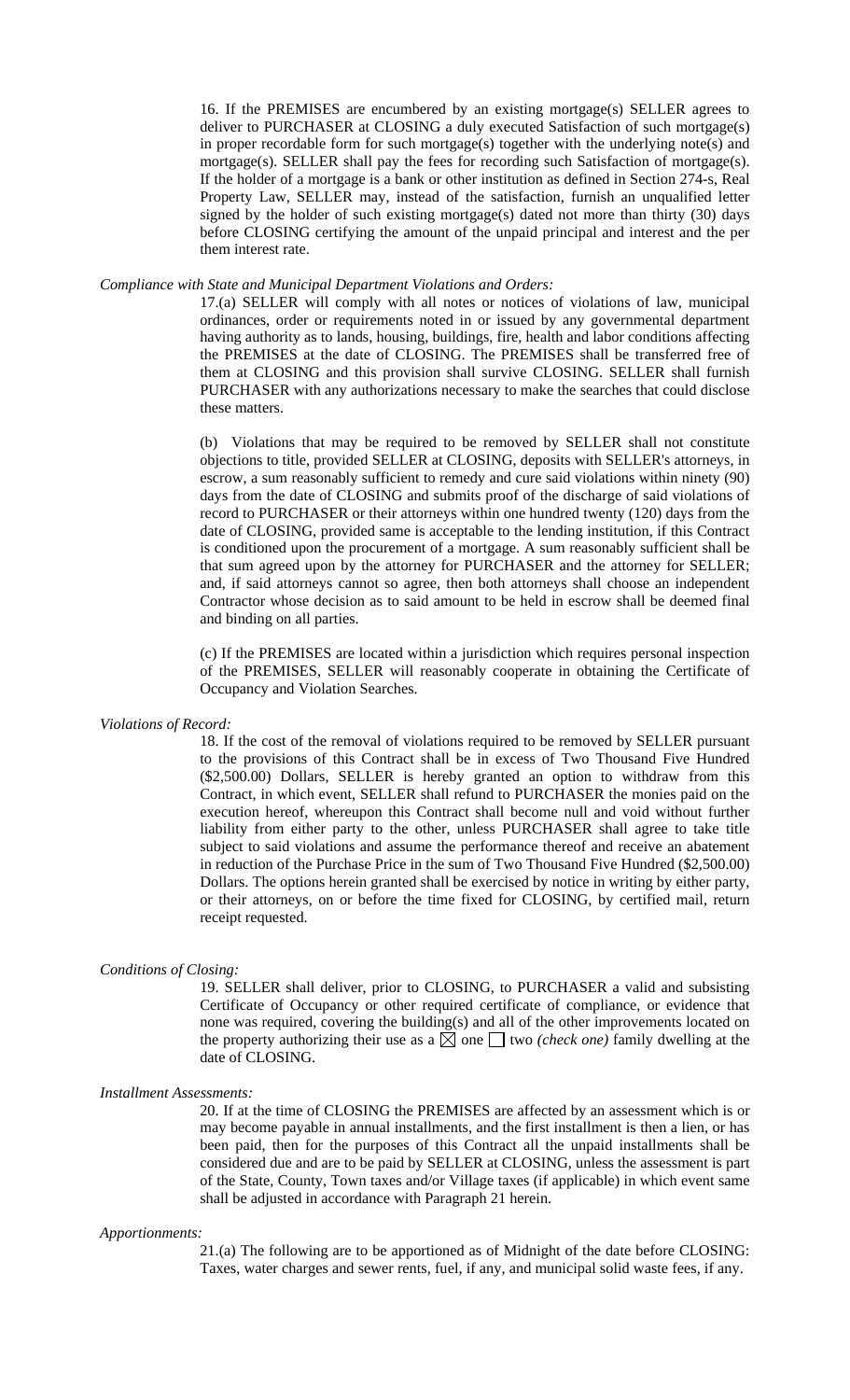(b) Tax adjustments shall be made in accordance with the following procedure (the Rockland County Bar Association Resolution):

(1) State, County and Town Taxes shall be adjusted for the tax year from January  $1<sup>st</sup>$  through December  $31<sup>st</sup>$ ;

(2) School Taxes shall be adjusted for the tax year from September  $1<sup>st</sup>$ through August  $31<sup>st</sup>$ ;

(3) Village Taxes shall be adjusted for the tax year from June  $1<sup>st</sup>$  through May  $31<sup>st</sup>$  (unless the subject Village utilizes a different tax year, in which case such tax year shall be the basis for adjustment);

(4) The taxes shall be computed on a 365 days basis; and

(5) PURCHASER shall pay the tax for the day upon which the adjustment is made.

(c) If CLOSING shall occur before a new tax rate is fixed, the apportionment of taxes shall be upon the basis of the old tax rate for the preceding period applied to the latest assessed valuation.

(d) Any errors or omissions in computing apportionments at CLOSING shall be corrected. This provision shall survive CLOSING, but in no event shall survival exceed 60 days from the actual date of CLOSING.

### *Water Meter Readings:*

22. If there are water meter(s) and other utilities meters on the PREMISES, SELLER shall furnish a reading for each meter to a date not more than Five (5) days before CLOSING date and the unfixed utility meter charges if any, shall be apportioned on the basis of such last reading.

*Allowance for Unpaid Taxes, etc.:*

23. SELLER has the option to credit PURCHASER as an adjustment of Unpaid Taxes, etc., the Purchase Price with the amount of any unpaid taxes, assessments or utility charges, together with any interest and penalties thereon, to a date not less than three (3) business days after CLOSING, provided that official bills therefor computed to said date are produced at CLOSING.

*Use of Purchase Price to Pay Seller Obligations:*

24. If there is anything else affecting the sale of which SELLER is obligated to pay and discharge at CLOSING, SELLER may use any portion of the balance of the purchase price to discharge it. As an alternative, SELLER may deposit money with the Title Insurance Company employed by PURCHASER and required by it to assure its discharge; but only if the Title Insurance Company will insure PURCHASER's title clear of the matter or insure against its enforcement out of the PREMISES, and if acceptable to the mortgage lender. Upon request, made within a reasonable time before CLOSING, PURCHASER agrees to provide separate certified checks as requested to assist in clearing up these matters.

#### *Affidavit as to Judgments, Bankruptcies, Etc.:*

25*.* If a title examination discloses judgments, bankruptcies or other returns against persons having names the same as or similar to that of SELLER, SELLER shall deliver a detailed affidavit satisfactory to the Title Insurance Company insuring PURCHASER at CLOSING showing that they are not against SELLER. SELLER's representations herein shall survive CLOSING.

# *Deed Transfer and Recording Taxes:*

26. At CLOSING, SELLER shall deliver a check or other acceptable funds payable to the order of the Rockland County Clerk, or to the Title Company, in the amount of any applicable transfer tax payable by reason of the recording of the Deed, together with any required tax return. PURCHASER agrees to duly complete the tax return and to cause the check(s) and the tax return to be delivered to the Title Insurance Company representative at CLOSING.

#### *Purchaser's Lien:*

27*.* All money paid on account of this Contract, and the reasonable expenses of examination of the title to the PREMISES and of any survey and survey inspection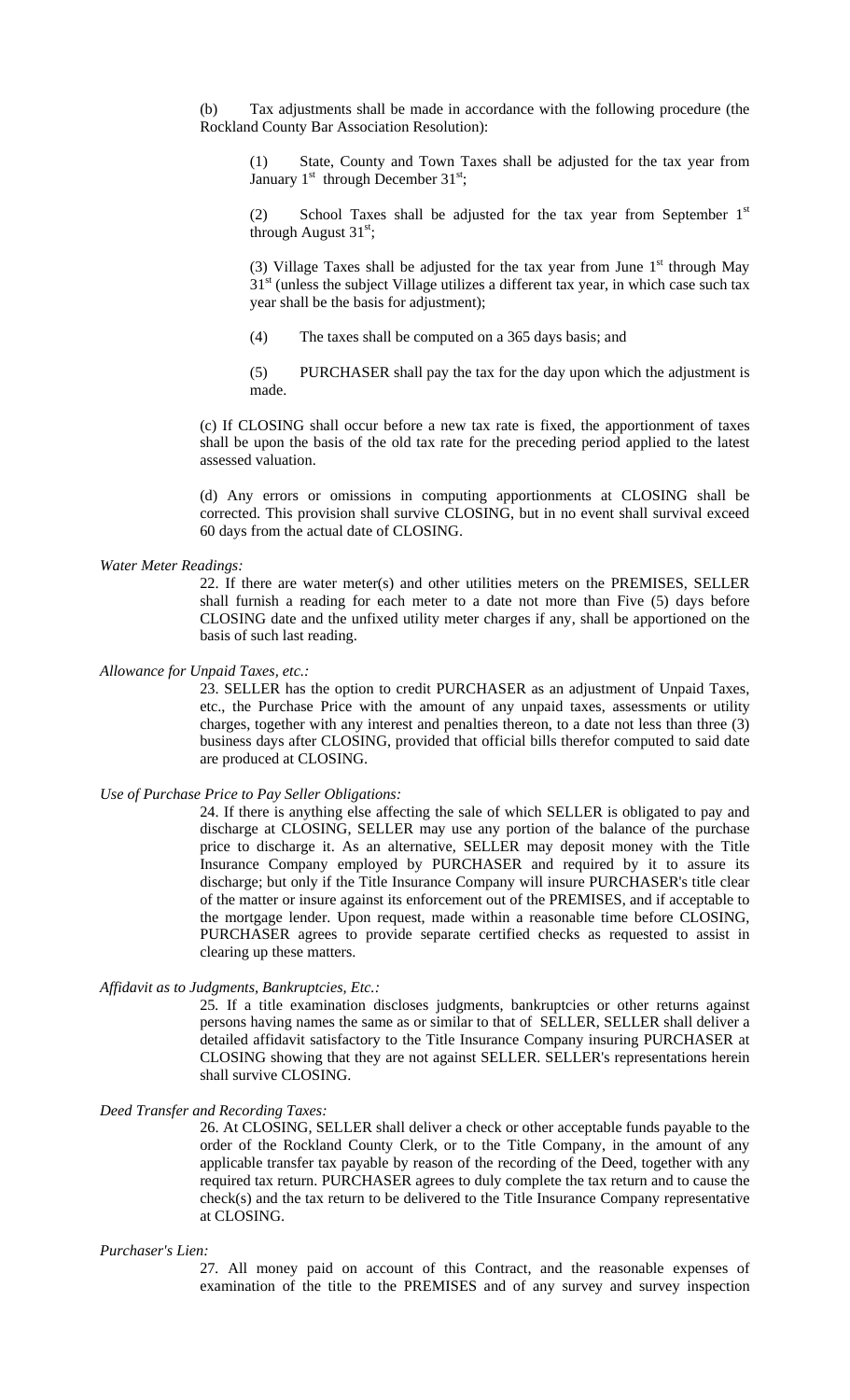charges are hereby made liens on the PREMISES and collectable out of the PREMISES. Such liens shall not continue after default in performance of this Contract by PURCHASER (the term default being herein defined in Paragraph 3 above).

### *Seller's Inability to Convey; Limitation of Liability:*

28. If SELLER is unable to transfer title to PURCHASER in accordance with this Contract, SELLER's sole liability shall be to refund all money paid on account of this Contract, plus all charges incurred for: (i) examining the title; (ii) any appropriate additional searches made in accordance with this Contract; and (iii) survey and survey inspection charges; (iv) prepaid, nonrefundable lender's fees, not to exceed I% of the mortgage amount; (v) credit check and appraisal fees in the actual amounts incurred; and (vi) engineer's inspection fees, not to exceed Five Hundred *(\$500.00)* Dollars. Upon such refund and payment, this Contract shall be considered cancelled, and neither SELLER or PURCHASER shall have any further rights against the other party.

### *Condition of premises:*

29. The PREMISES are sold in an "AS IS" physical condition and SELLER makes no representations other than that the roof is free of leaks, and the plumbing, heating and electrical systems, appliances, air-conditioning systems, if applicable, septic system, if applicable, and items of personal property to be conveyed to PURCHASER under this Contract, now in said dwelling, are in working order and will be in such condition at the time of transfer of possession to PURCHASER, normal wear and tear excepted. This paragraph shall not be construed as a warranty surviving transfer of possession. The limit of SELLER's liability for non-working appliances, however, shall be the market value of such appliances in their condition as of the date hereof.

### *Lead Paint Inspection and Risk Assessment Contingency:*

30. This provision shall not apply to any residential dwelling (including any cooperative apartment or condominium unit) where a building permit was obtained after January 1, 1978 or, where no permit was obtained, where construction actually started after January 1, 1978.

The parties acknowledge that all disclosures required pursuant to 42 U.S.C. 4852d (Residential Lead-Based Paint Hazard Reduction Act of 1992) and 24 CFP Part 35 and 40 CFP Part 745 (Requirements for Disclosure of Known Lead-Based Paint and/or Lead-Based Paint Hazards in Housing) have been made and that Purchaser has been provided with the pamphlet *Protect Your Family from Lead in Your Home.* **Attached to this contract and made a part hereof is the form entitled,** *Disclosure of Information on Lead-Based Paint and Lead-Based Paint Hazards.* This form has been completed, initialed and executed by the parties and their agents, if any.

This provision shall not apply in the event that Purchaser has waived the opportunity to conduct a risk assessment or inspection of the premises for the presence of lead-based paint and/or lead-based paint hazards and has further affirmed that waiver by completing and initialing the Purchaser's Acknowledgment portion, section e, of the aforementioned form *Disclosure of Information on Lead-Based Paint and Lead-Based Paint Hazards*  attached to this contract and made a part hereof.

Unless same shall have been waived by Purchaser, this contract is further contingent upon Purchaser obtaining, at Purchaser's sole cost and expense, a risk assessment or inspection of the premises for the presence of lead-based paint and/or lead-based paint hazards on or before the expiration of ten (10) days from the date of this contract. In the event that Purchaser determines that there is/are lead-based paint and/or lead paint hazards on the premises, Purchaser shall, within three (3) business days, (a) notify Seller's attorneys in writing of any specific existing deficiencies and corrections needed; and (b) simultaneously furnish Seller's attorney with a copy of the inspection and/or risk assessment report. Upon receipt of such notice and report by Seller's attorney, Seller shall have three (3) business days to notify Purchaser whether Seller elects, at Seller's sole option, to correct such deficiencies and/or conditions prior to closing and further to furnish Purchaser, before or at closing, with certification from Seller's inspector or risk assessor that the deficiencies and/or conditions have been remedied. In the event Seller elects not to correct such deficiencies and/or conditions, Purchaser shall have three (3) additional business days to notice Seller's attorneys in writing that Purchaser either (1) waives this contingency and agrees to accept the premises "as is"; or (2) cancels this Contract of Sale. In the event of such cancellation, Seller's attorneys shall forthwith, subject to the clearance of Purchaser's down payment check, return the down payment to Purchaser's attorney, made payable to Purchaser, whereupon this contract shall be deemed canceled and neither party shall have any further rights or claims against, or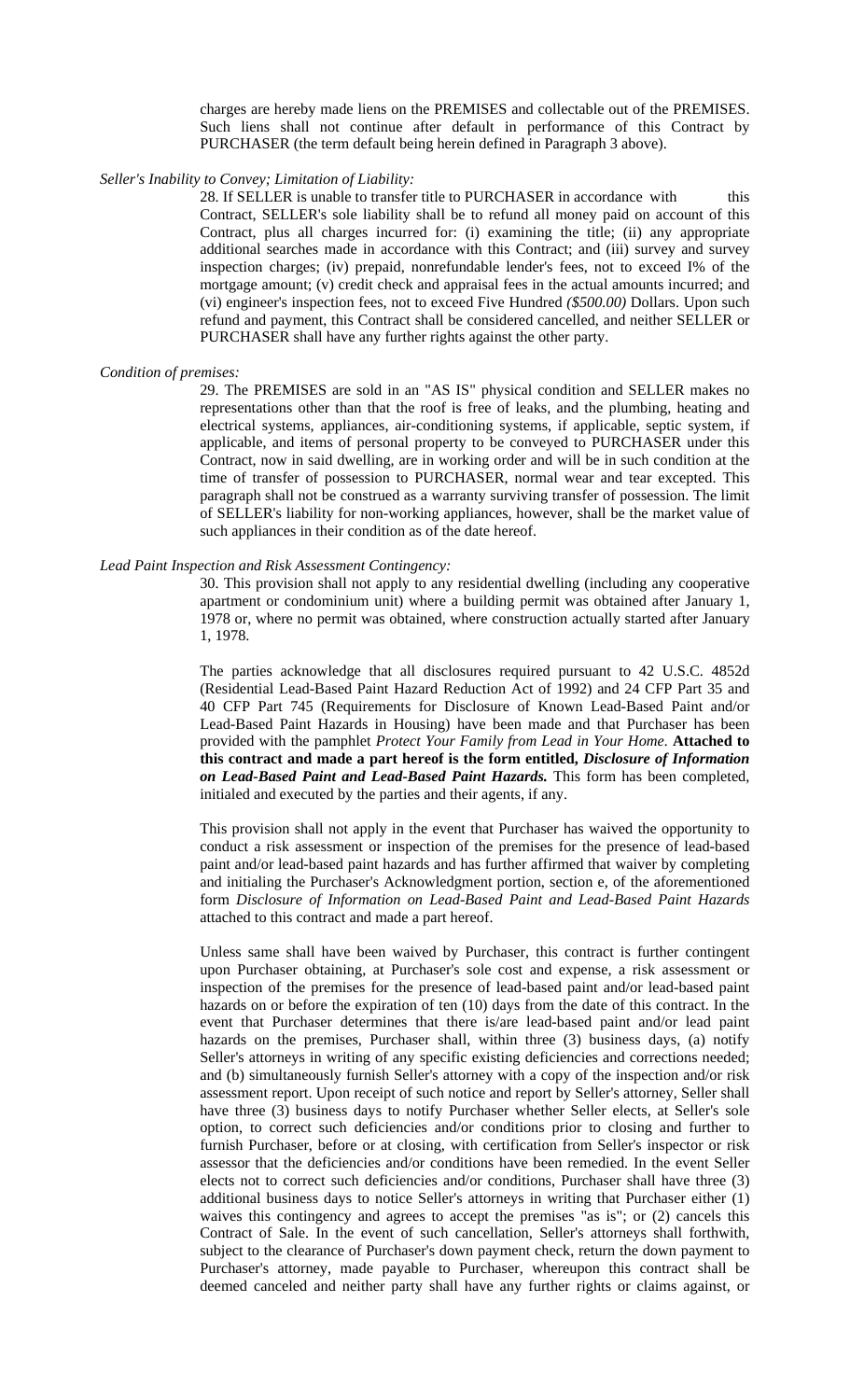obligations or liabilities to, the other by reason of this contract. In the event that Purchaser does not cancel this Contract, as provided for herein, then, and in such event, this Contract shall be deemed to be in full force and effect with no responsibility on the part of Seller to correct the deficiencies and/or conditions originally required by Purchaser and Purchaser shall have no further claim against Seller for such deficiencies and/or conditions.

#### *Maintenance:*

31. It shall be the obligation of SELLER to maintain the PREMISES, both interior and exterior, present condition, except as may be otherwise set forth herein, until the transfer of possession of the PREMISES.

#### *Inspection:*

32. PURCHASER shall have access to the PREMISES within forty-eight (48) hours prior to CLOSING or taking possession, with all utilities in service, in order to ascertain the condition of the PREMISES with regard to Paragraphs, " $11a$ ", " $29$ " and " $31$ " herein.

#### *Notices:*

33. All notices required pursuant to this Contract shall be in writing and forwarded to the other party's attorney at the office address of such party's attorney (except for paragraph "15(a)") via the United States Postal Service, certified mail, return receipt requested; and such notice shall be deemed given on the third business day following mailing of such notice. Alternatively, a notice may be delivered by an overnight delivery service, or by facsimile, but in any case, such notice shall be deemed made upon the date such notice is actually received by the attorney. However, a notice of default or cancellation shall only be made by certified mail, return receipt requested.

#### *Closing Funds:*

34. PURCHASER does hereby personally guarantee all funds that shall be submitted by PURCHASER, or on their behalf, to SELLER at the time of CLOSING as and for the balance of the Purchase Price; it being understood that this personal guaranty shall survive the delivery of the Deed.

#### *Headings:*

35. The paragraph headings are for convenience only and have no legal significance.

### *Assignment:*

36. This Contract may not be assigned or transferred by PURCHASER without the prior express written permission of SELLER.

#### *House Inspection:*

37. (a) In the event PURCHASER shall seek to have conducted a home and/or termite inspection, same should be accomplished on or before and SELLER's attorneys shall be notified in writing or by facsimile transmission within three (3) business days thereafter if there are any objectionable conditions which PURCHASER request to be corrected. Upon receipt of such notice by SELLER's attorneys, SELLER shall have three (3) business days to notify PURCHASER whether SELLER agrees to make such repairs or refuses to do the requested repairs. In the event SELLER refuses to make such repairs, PURCHASER shall have three (3) additional business days to notify SELLER's attorney that PURCHASER elects to cancel this Contract of Sale. In the event of such cancellation, SELLER's attorneys shall forthwith, subject to clearance of PURCHASER's down payment check, return the down payment to PURCHASER's attorney, made payable to PURCHASER. In the event that PURCHASER does not cancel this Contract, as provided in this Paragraph, then, and in that event, this Contract shall be deemed to be in full force and effect with no responsibility on the part of SELLER to make the repairs originally requested by PURCHASER.

(b) In the event PURCHASER obtains a written home inspection report, a copy thereof shall be delivered to the attorneys for SELLER within five (5) business days of receipt thereof by PURCHASER.

#### *Deed Description:*

38. SELLER shall, at CLOSING, include in the Deed of Conveyance such description of the PREMISES as may be required by the lending institution, or the Title Insurance Company insuring the conveyance of title. In the event such description is based upon a new survey, such survey shall also be certified or guaranteed to SELLER.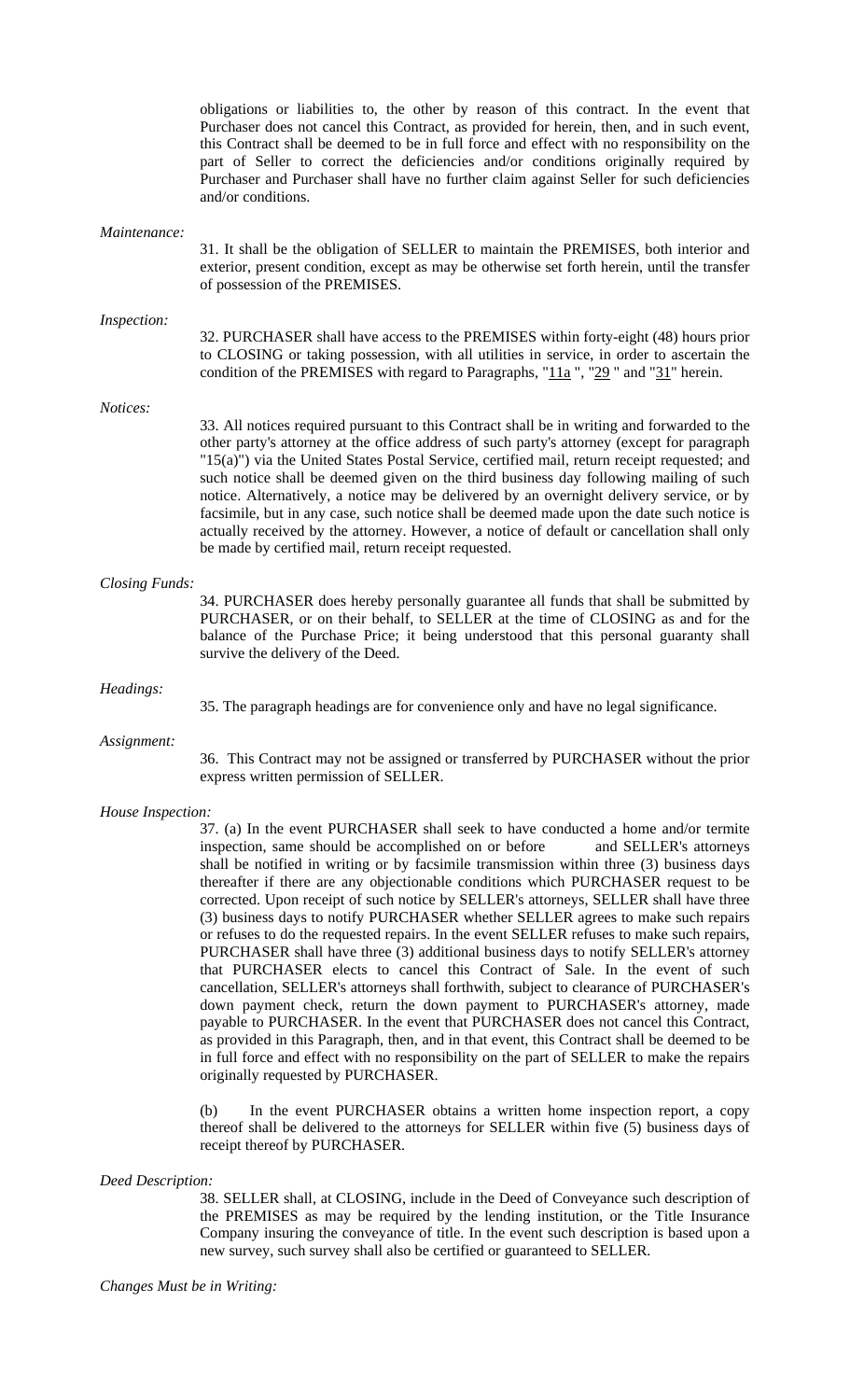39. This Contract may not be changed or cancelled, except in writing, and signed by the parties or their attorneys.

*Contract Binding:* 

40. This Contract shall also apply to and bind the distributees, heirs, executors, administrators, successors and permitted assigns of the respective parties.

*Singular also Means Plural:* 

41. Any singular word or term herein shall also be read as in the plural and vice versa, whenever the sense of this Contract may require it.

*Conflicts:* 

42. This Contract constitutes the entire Contract between the parties and shall not be modified or altered by any Contracts, warranties or representations, whether expressed or implied, unless set forth in writing and executed by all of the parties hereto or their respective attorneys.

*Home Warranty:* 

43*.* Home Warranty shall be paid for by SELLER at closing.

*Attorney Authorization:* 

44*.* EACH OF THE PARTIES HEREBY AUTHORIZE THEIR ATTORNEYS TO AGREE IN WRITING TO ANY CHANGES IN DATE AND TIME PERIODS PROVIDED FOR IN THIS CONTRACT.

| <b>SELLER</b>    | SOCIAL SECURITY NUMBER        |
|------------------|-------------------------------|
| <b>SELLER</b>    | <b>SOCIAL SECURITY NUMBER</b> |
| <b>PURCHASER</b> | SOCIAL SECURITY NUMBER        |
| <b>PURCHASER</b> | <b>SOCIAL SECURITY NUMBER</b> |
|                  |                               |

Dated: Dated: Dated:

# **SCHEDULE "B" PERSONAL PROPERTY RIDER**

*Personal Property:* (a) The sale also includes all fixtures and articles of personal property attached to or used in connection with the PREMISES, unless specifically excluded below. SELLER states that they are paid for and owned by SELLER free and clear of any lien other than the EXISTING MORTGAGE(S). They include but are not limited to: (check the boxes as needed)

| <b>PLUMBING FIXTURES</b> |
|--------------------------|
| <b>LIGHTING FIXTURES</b> |
| <b>KITCHEN CABINETS</b>  |
| <b>DOOR MIRRORS</b>      |
| <b>SHADES</b>            |
| <b>AWNINGS</b>           |
| WINDOW BOXES             |
| MAILBOX(ES)              |
| <b>FLAGPOLES</b>         |
| <b>SHRUBBERY</b>         |
| <b>OUTDOOR STATUARY</b>  |
| DISHWASHER(S)            |
| <b>CLOTHES DRYER(S)</b>  |
| RANGE(S)                 |
| FREEZER(S)               |
| WALL TO WALL CARPETING   |
| <b>WINDOW TREATMENTS</b> |
| <b>HEATING FIXTURES</b>  |
| BATHROOM CABINETS        |

|  | <b>MANTELS</b>                  |
|--|---------------------------------|
|  | <b>VENETIAN BLINDS</b>          |
|  | <b>SCREENS</b>                  |
|  | <b>STORM WINDOWS</b>            |
|  | <b>STORM DOORS</b>              |
|  | <b>WEATHER VANE(S)</b>          |
|  | <b>PUMPS</b>                    |
|  | <b>FENCING</b>                  |
|  | TOOL SHED(S)                    |
|  | <b>WASHING MACHINE(S)</b>       |
|  | <b>GARBAGE DISPOSAL UNIT(S)</b> |
|  | REFRIGERATOR(S)                 |
|  | <b>GARAGE DOOR OPENER(S)</b>    |
|  | AIR CONDITIONING EQUIPMENT      |
|  | AND INSTALLATIONS               |
|  |                                 |
|  |                                 |
|  |                                 |
|  |                                 |
|  |                                 |
|  |                                 |

(b) Excluded from this sale are

 $\boxtimes$  FURNITURE

П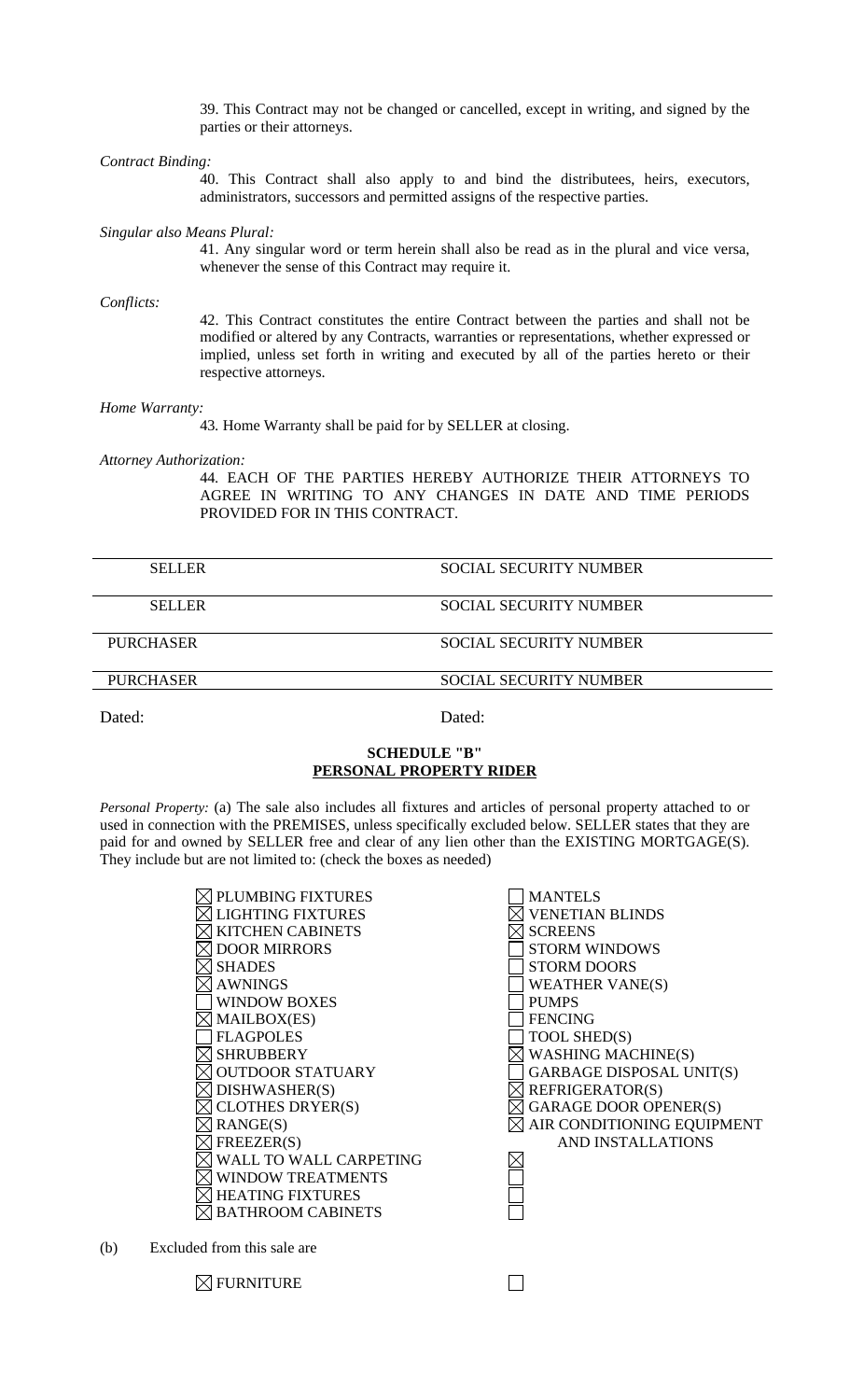# $\boxtimes$  DINING ROOM FIXTURE  $\boxtimes$  HOUSEHOLD FURNISHINGS

 (c) The personal property to be conveyed pursuant to this Contract shall only be to the extent that said personal property presently exists upon the PREMISES, and shall be deemed transferred to and conveyed to PURCHASER under the Deed of Conveyance to be delivered; but it is understood and agreed that no part of the purchase price shall be deemed to have been paid the PURCHASER for same and that the property transferred hereunder shall be deemed to have been transferred without consideration.

(d) If, however, it is determined that, notwithstanding the foregoing Paragraph, there is a sales tax due for the transfer of any of the items noted in this Contract, PURCHASER shall hold harmless and indemnify SELLER for any sales tax liability. This Paragraph shall survive CLOSING.

| Seller | Date | Purchaser | Date |
|--------|------|-----------|------|
| Seller | Date | Purchaser | Date |
| Seller | Date | Purchaser | Date |
| Seller | Date | Purchaser | Date |